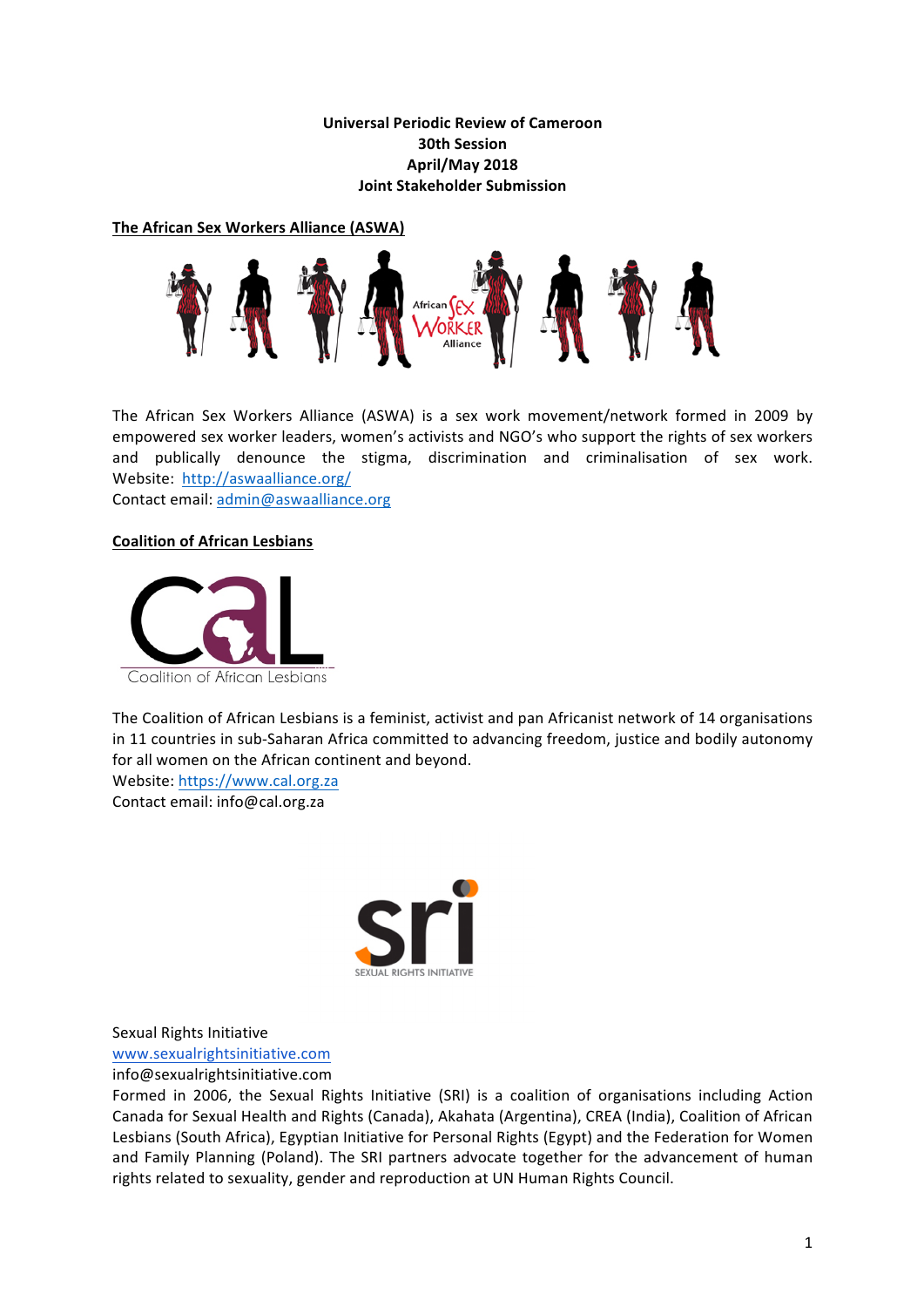**Key Words:** criminalization of sex work; sexual and reproductive health and rights; HIV; discrimination: violence.

#### **Introduction**

- 1. Cameroon received a total of 171 recommendations from member states during its second Universal Periodic Review. Of these, 31 recommendations related to violence against women, twelve related to discrimination against individuals based on their sexual orientation and gender identity and nine related to health, two of which focused on sexual and reproductive health rights and services. Cameroon accepted all of the recommendations on these themes with the exceptions of those relating to sexual orientation and marital rape.
- 2. Despite accepting the majority of recommendations on these themes, Cameroon has made little progress in improving women's lived realities in relation to health, violence and sexual and reproductive health and rights. Gender-based violence and discrimination and harassment of minority groups and violations of workers' rights especially in the informal sector persists.<sup>1</sup> Reproductive health access remains low as illustrated by high maternal mortality rates, low contraceptive access and use due to taboos on sex-related discussions in society as well as women's dependence on their husbands which is cited as a major barrier to contraceptive decisions and use. $2^2$
- 3. Women in Cameroon live under and face multiple and intersecting forms of oppression which render some women even more vulnerable than others to violence, discrimination and rights violations. One such group of women who experience multiple forms of violence and discrimination and who are routinely excluded from responses and redress are female sex workers in Cameroon. Cameroon has a mix of factors which negatively affect sex workers and severely restrict or deny access to their rights. Militarism, religious extremisms and fundamentalism, state repression and the crisis in democracy, patriarchy and heteronormativity are powerful factors that shape gender norms in Cameroon.<sup>3</sup> Gender norms have far reaching consequences for sex workers, including the belief that women should not have multiple sex partners and that women's primary roles are to marry and take care of the family. These are norms that sex workers do not conform to and for which society condemns and shames them. While Cameroon has strict laws on sex work, this has not limited the growth of the number of sex workers which is largely comprised of women. While the economic necessity is often cited as the motivation behind sex work, and the International Labour Organization recognizing sex work as informal labour<sup>4</sup> with associated workers rights, it is also vital to recognize and respect women's bodily autonomy and agency to choose sex work as a profession.

## **Legal context**

4. All aspects of adult sex work are criminalised under various provisions of the Penal Code. Article 343 prohibits 'prostitution' and 'solicitation' and the procurement of sex. Sex

<sup>3</sup> Charles W. Cange, Matthew LeBreton, Karen Saylors, Serge Billong, Ubald Tamoufe, Pamella Fokam & Stefan Baral (2017): Female sex workers' empowerment strategies amid HIV-related socioeconomic vulnerabilities in Cameroon, Culture, Health & Sexuality, DOI: 10.1080/13691058.2017.1291993 

 $<sup>4</sup>$  International Labour Organization, 2010. Recommendation concerning HIV and AIDS and the World of Work (No. 200)</sup> http://www.ilo.org/aids/WCMS\_142706/lang--en/index.htm

<sup>&</sup>lt;sup>1</sup> Cameroon 2016 Human Rights Report https://www.state.gov/documents/organization/265446.pdf

 $2$  ibid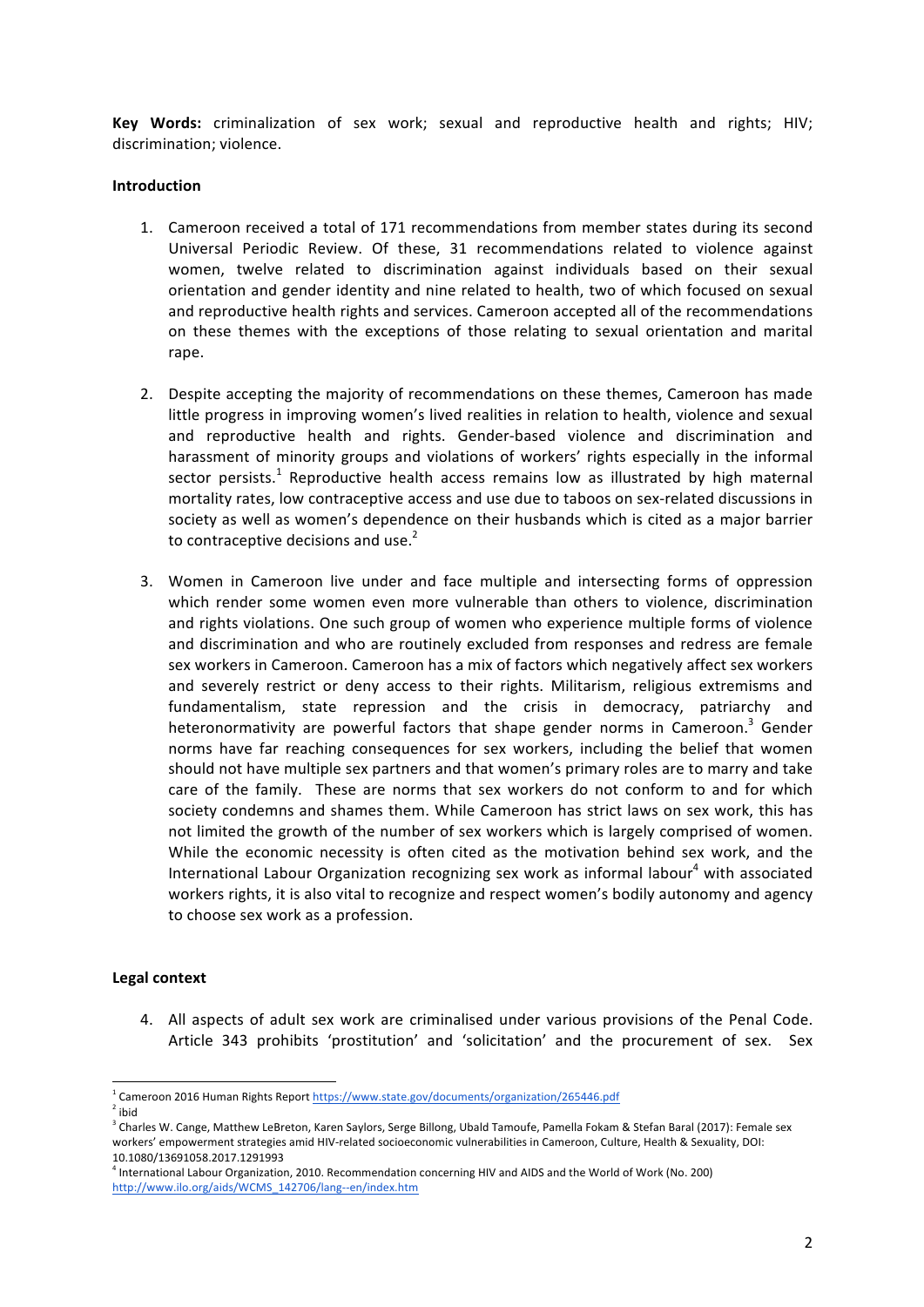workers and their clients found guilty of the offence of prostitution can be sentenced to between six months and five years, and be fined between CFAC 20,000 (approximately 35 USD) and CFAC 500,000 (approximately 890 USD). Article 345 further criminalises anyone who is found to employ or house children under 18 years of age where sex work is found to take place. Article 294 criminalises anyone found or presumed to live off the proceeds of sex work, and those found to facilitate sex work face sentences of between 6 months to 5 years and fines between CFAF 20,000 to CFAC 1,000 000 (approximately 1,792 USD).

- 5. The impact of the criminal law on sex workers are multiple:
	- a) Sex workers face higher levels violence with greater impunity for the perpetrators of this violence;
	- b) Perpetrators of sexual violence and other offences against sex workers take advantage of the criminalised nature of sex work, threatening to report sex workers to police and their families if they report the violations they have experienced;
	- c) Police are known to arrest sex workers on prostitution charges when they go to report violence perpetrated against them by clients;
	- d) Sex workers face high levels of extortion by police and others;
	- e) Sex workers are forced to operate in increasingly dangerous and underground venues to avoid detection by police;
	- f) Sex workers are barred from accessing public health and other government services for fear of being reported or blackmailed;
	- g) Criminalisation reinforces social stigma and harmful ideas about sex work.

## **Violence and discrimination**

- 6. There is little recorded data on the prevalence, forms and impact of violence on female sex workers. One research study found that 60% of the respondents had experienced physical or sexual violence in their lifetime.<sup>5</sup>
- 7. Sex workers name violence in particular sexual and physical violence from clients and police - as the greatest risk and challenge they confront in their work.<sup>6</sup>
- 8. Negotiations around payment and condoms are common triggers of client violence. Client violence also takes the form of demands that go beyond the negotiated agreement.
- 9. Police also perpetrate physical and sexual violence, and engage in raids and extortion of earnings leading to financial insecurity.
- 10. Female sex workers have reported police rape and sexual violence as stemming from stigma and a specific antagonism toward sex workers - and that the rape is a form of punishment of women who are sex workers.<sup>7</sup>
- 11. Sex workers suffer several challenges in their work and lives including physical and verbal assaults, arbitrary arrests in their places of work and at home, HIV and other sexually transmitted diseases are large risk as a result of due to lack of condoms or clients' refusal to use protection and rape.

 $\overline{a}$ 

<sup>&</sup>lt;sup>5</sup> Decker MR, Lyons C, Billong SC, et al Gender-based violence against female sex workers in Cameroon: prevalence and associations with sexual HIV risk and access to health services and justice Sex Transm Infect 2016;92:599-604.

<sup>&</sup>lt;sup>6</sup> Lim, Sahnah MPH, MIA\*; Peitzmeier, Sarah MPH\* et al Violence Against Female Sex Workers in Cameroon: Accounts of Violence, Harm Reduction, and Potential Solutions. JAIDS Journal of Acquired Immune Deficiency Syndromes: 1 March 2015 - Volume 68 - Issue - p **S241–S247**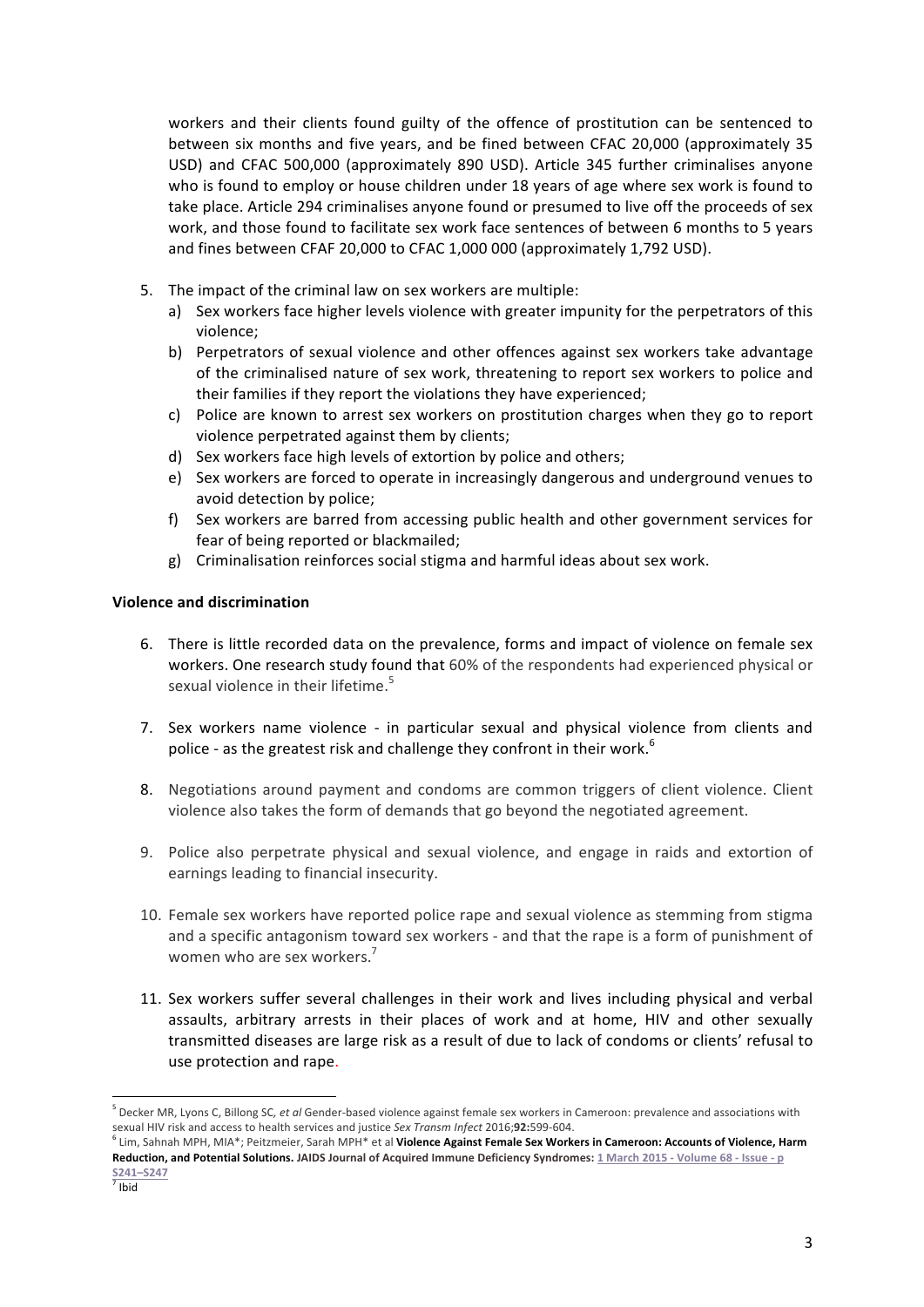- 12. Sex workers face violence from clients, police, institutions, and intimate partners. Furthermore, people in Cameroon believe that sex work is inherently gender-based violence and that harassing and beating sex workers is normal. Although the Government criminalises sex work, the activity is tolerated by some authorities. However, the Government through its agencies has perpetrated human rights abuses of sex workers including inappropriate HIV programming such as coercive HIV testing and counselling and forced rehabilitation.
- 13. The public and the church highly stigmatise and discriminate against sex workers. This strict legal provision has not stopped more people from entering sex work as the number of sex workers has increased steadily over the last ten years. Non-transgender females comprise the majority of sex workers.
- 14. Sex workers face a myriad of human rights violations aside from violence, some of the violations of their basic human rights include denial of entry to public facilities such as hospitals, extortion and harassment.<sup>8</sup>
- 15. Violence against sex workers is widely accepted and legitimized in many cases due to the social, religious and legal standings on what is agreed to be the desirable morality of the society. This implies that violence against sex workers is meted out by clients, family members and police. This further perpetrates rape and physical assault which remains unchecked and unreported in many cases to avoid further stigma by the sex worker.

#### **HIV prevalence, prevention, treatment and response**

- 16. The HIV prevalence rate among female sex workers is estimated to be 36.5%, which is more than 12 times higher than the prevalence rate among men, and 6 times higher than other women not engaged in regular sex work. $^9$
- 17. The increased HIV vulnerability arises from the criminalised legal context, lack of comprehensive HIV prevention and treatment services, lack of access to SRHR information and services, high levels of sexual violence from clients and police.
- 18. Despite the Ministry of Public Health's recognition of sex worker's vulnerability to HIV and high prevalence, sex workers are viewed only as vectors of disease rather than as rightsholders entitled to the highest attainable standard of health. The Cameroon government is also reliant on external funding for all aspects of HIV programming aimed at key populations, including sex workers. This reliance makes the programming that is in place at risk of policy changes based on external funding priorities. The Health Sector Strategy 2016 - 2027 cites "mobile and high level prostitution" as one of the "most important factors which maintain the epidemic in Cameroon" along with "multiple sexual partners, the number of sexual partners in the last 12 months; early sexual activity for young girls with older partners; stigma and discrimination against people living with HIV (PLWHIV); and blood transfusion". Conspicuously absent from this list are known social and structural drivers of HIV - poverty, inequality and discrimination - including against sex workers and other members of so-called key populations.
- 19. Research found that HIV prevention services were only accessible in 43% of areas and venues known for sexwork. $^{10}$  Even where these services were offered, they were not

<sup>&</sup>lt;sup>8</sup> Charles W. Cange, Matthew LeBreton, Karen Saylors, Serge Billong, Ubald Tamoufe, Pamella Fokam & Stefan Baral (2017): Female sex workers' empowerment strategies amid HIV-related socioeconomic vulnerabilities in Cameroon, Culture, Health & Sexuality, DOI: 10.1080/13691058.2017.1291993 

<sup>&</sup>lt;sup>9</sup> UNAIDS (2016) Prevention Gap Report http://www.unaids.org/sites/default/files/media\_asset/2016-prevention-gap-report\_en.pdf